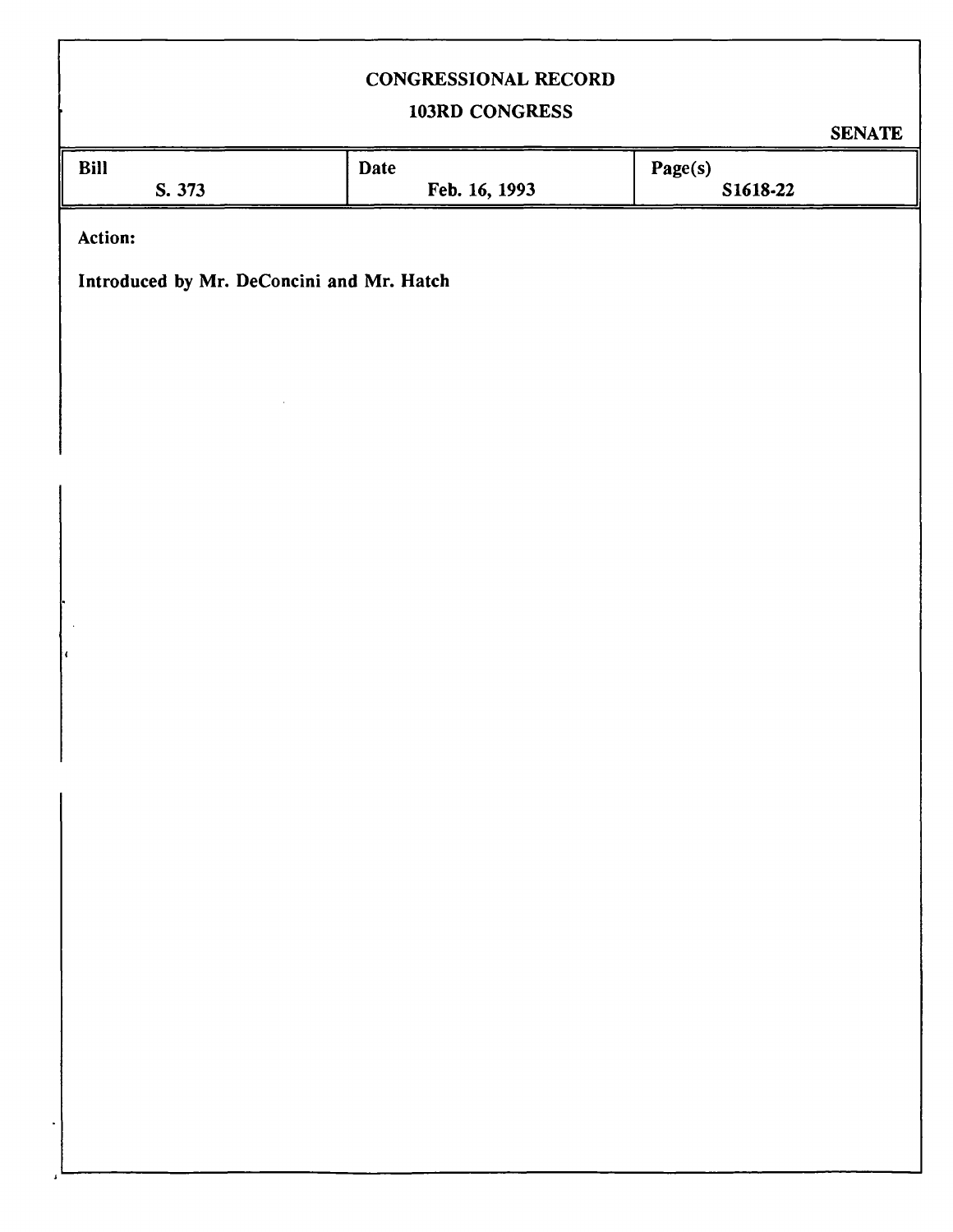ordation and registration requirements, to establish copyright arbitration royalty panels to replace the Copyright Royalty Tribunal, and for other purposes; to the Committee on the Judiciary.

**COPYRIOHT REFORM ACT OF 1983** 

Mr. DECONCINI. Mr. President, I rise today to introduce the Copyright Reform Act of 1993. This bill modifies certain recordation and registration requirements, converts the Register of Copyrights form an appointee of the Librarian of Congress to a Presidential appointee, and replaces the Copyright Royalty Tribunal with ad hoc arbitration panels under the direction of the Register of Copyrights. The public mandate for a more efficient Government is met by all the reforms this bill proposes.

The first reform made by this bill reverses *National Peregrine, Inc.* v. *Capitol Federal Savings A Loan Association,* 116 Bankr. 194 (Bank, CD. Cal. 1990) and *Official Unsecured Creditors' Committee*  v. *Zenith Productions, Ltd. (in re AEG Acquisition Corp.),* 127 Bankr. 34 (Bank. C.D. Cal. 1991). In both decisions, the court held that the State Uniform Commercial Code statutes for perfecting security interests were preempted by sections 205 and 301 of the Copyright Act. These decisions require organizations or individuals taking copyrights as security for loans or financing to record those Interests with the Copyright Office, as required by section 205 of title 17, United States Code.

These decisions have resulted in a 50 percent increase in the recordation of transfers with the Copyright Office and has caused considerable administrative burdens for business. Congress' Intent in enacting section 205 was not to preempt State procedures for protecting secured creditors' rights. In order to solve this unforeseen problem, this bill exempts the perfection of security Interests from Federal preemption so that small businesses and others may have secured creditors' rights by complying with their State UCC statutes.

Second, title I reduces the administrative burdens connected with Copyright Office registration by repealing sections 411(a) and 412 of title 17. United States Code. This eliminates the requirement to register the copyrighted work as a condition to bringing an infringement action. Moreover, it eliminates the requirement that a work be registered before the infringement occurs in order to obtain statutory damages and attorneys' fees.

The United States Is presently the only country In the world with these requirements. The Berne Implementation Act of 1988 requires that no formalities be required as a condition to copyright protection. When the act was being considered, however, the United States wished to make only minimal changes to U.S. law. As a compromise, the registration requirement as a condition to protection was dropped, but registration as a condition to sue was retained. In order to comply with

international obligations, the registration requirement as a condition to suit was dropped for foreign works, resulting in a two-tiered system in which there is a more stringent standard for U.S. authors and another, more lenient standard for foreign works.

There are many reasons for removing the registration requirement for U.S. authors. The differing treatment of foreign and domestic works results in the anomaly of U.S. authors being treated less favorably than foreign authors, a dubious policy result. Eliminating the requirement would remove this anomaly and simultaneously place the United States in harmony with the rest of the world.

Leaving the requirement in place indirectly results in mandatory registration. The reality is that copyright owners, rather than forgo some of the most Important rights granted under the act, must needlessly register all their works. This reform should be adopted to significantly benefit small businesses and individuals, reduce legislative branch employment, and correct an Inequity created by the Berne Implementation Act of 1988.

The third proposed reform converts the Register of Copyrights from a Librarian of Congress appointee to a Presidential appointee. Currently, the Librarian of Congress, who. is appointed by the President, selects the Register of Copyrights. This bill would give the Register of Copyrights increased responsibilities in the selection and oversight of the arbitration panels established by this legislation to adjust rates and distribute fees for copyright compulsory licenses. Furthermore, this conversion comports with the heightened importance of intellectual property, especially in international trade. The growth of Intellectual property and its increasing Importance to the U.S. economy warrants the President's attention in this selection.

Finally, title II of this bill replaces the Copyright Royalty Tribunal with ad hoc arbitration panels. The Copyright Royalty Tribunal [CTR] is a legislative branch agency that was established to engage principally in two activities: rate adjustment and distribution of royalties in the administration of the compulsory license provisions of the Copyright Act.

The CRT consists of three SES level commissioners appointed by the President with the advice and consent of the Senate for a 7-year term. The workload of the CRT does not, in this Senator's opinion, justify the need for the continued operation of the tribunal.

The CRT's functions are better replaced by ad hoc panels created when rate adjustment and royalty distribution disputes arise. Under the bill, when there Is no dispute, the Register of Copyrights will distribute the fees. When a dispute arises, a different arbitration board consisting of three arbitrators selected by the Register cf Copyrights will convene for each dis-

By Mr. DBCONCINI (for himself and Mr. HATCH): S. 373. A bill to amend title 17, Unit-

ed States Code, to modify certain rec-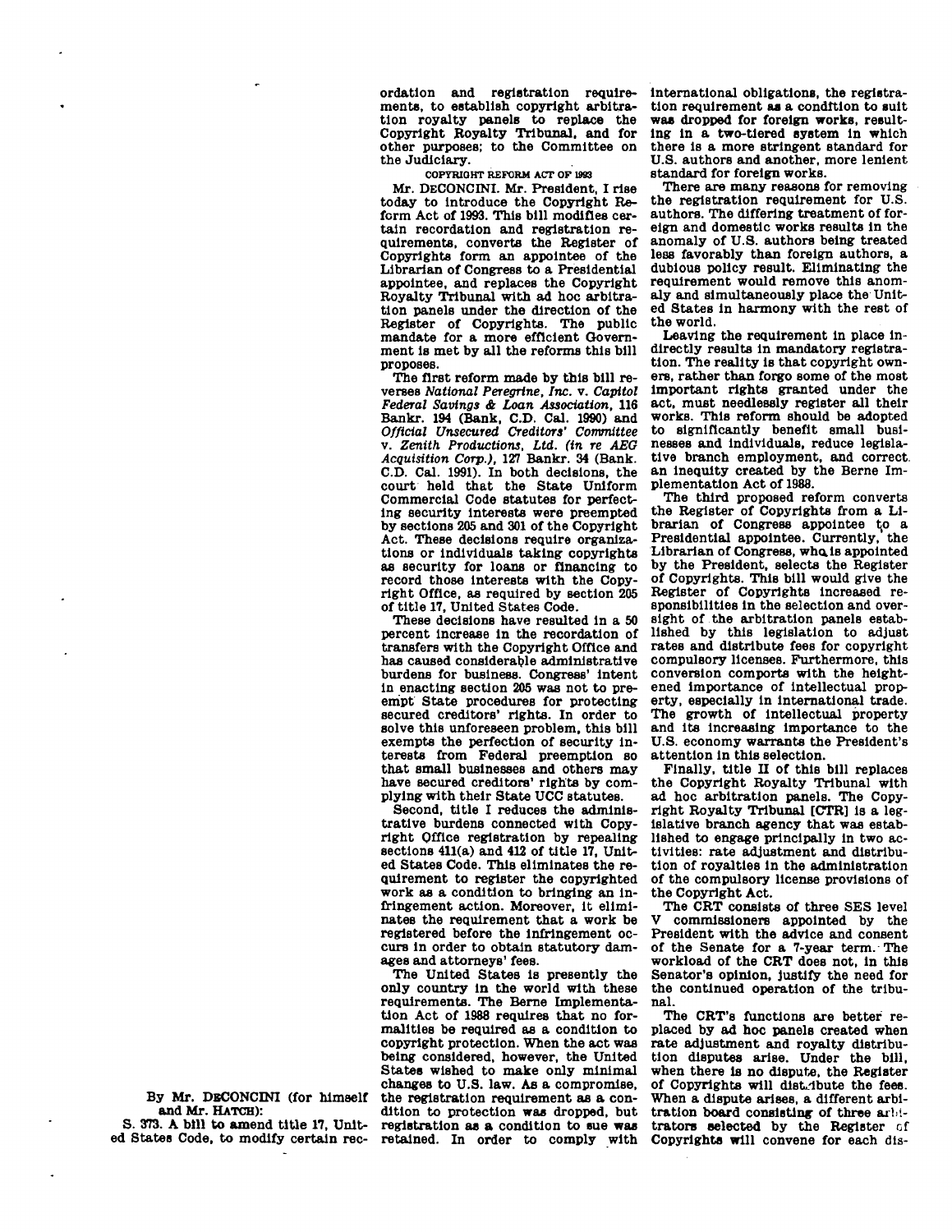**pute. The parties to each proceeding will bear all the costs. Reports are given to the Register of Copyright and all decisions are reviewable by the Register of Copyrights. The Register of Copyrights' decision may be appealed to the U.S. court of appeals.** 

**Proposals for ad hoc panels to administer the compulsory licenses are not new. Until final passage of the 1976 Act, this was the approach embodied in the copyright law revision bills. The panels were to be convened by the Register of Copyrights. The CRT was established in 1976 In reaction to the Supreme Court's 1976 decision In Buckley versus Valeo which expressed concern that the Register of Copyrights is not a Presidential appointee. That concern is remedied by this legislation, however, by converting the Register of Copyrights to a Presidential appointee.** 

**A switch to arbitration panels would have a number of positive effects: First, by eliminating the CRT, Congress can reduce legislative branch employment; second, the costs of the arbitration panels are borne by the parties, not by the taxpayers; third, since the costs would be borne by the parties, there is strong incentive to settle, rather than litigate disputes; and fourth, negotiated agreements will better reflect market rates than a Government-set compulsory license rate.** 

**Mr. President, It is for these reasons that I urge my colleagues to support this legislation. I ask unanimous consent that the full text of my bill be printed In the RECORD immediately following this statement.** 

**There being no objection, the bill was ordered to be printed In the RECORD, as follows:** 

### **S. 373**

*Be it enacted by the Senate and House of Representatives of the United States of America in Congress assembled,* 

**SECTION L SHORT TITLE.** 

**This Act may be cited as the "Copyright Reform Act of 1993".** 

**TITLE I—COPYRIGHT OFFICE** 

**SEC. 101. COPYRIGHT RECORDATION PROVI-SIONS.** 

**Section 301(b) of title 17. United States Code, Is amended—** 

**(1) In paragraph (3) by striking "or" after the semicolon;** 

**(2) in paragraph (4) by striking the period and inserting "; or"; and** 

**(3) by adding at the end the following: "(5) perfecting security interests.".** 

**SEC. 103. COPYRIGHT REGISTRATION PROW-SIONa** 

**(a) REGISTRATION AND INFRINGEMENT AC-TIONS.—Section 411 of title 17, United States Code, Is amended to read as follows:** 

# **"{411. Registration and infringement action\***

**"In the case of a work consisting of sounds, images, or both, the first fixation of which is made simultaneously with Its transmission, the copyright owner may, either before or after such fixation takes place. Institute an action for infringement under section 501, fully subject to the remedies provided by sections 502 through 506 and sections 509 and 510, If, In accordance with requirements that the Register of Copyrights shall prescribe by regulation, the copyright owner serves notice upon the Infringer, not less than 10 or**  **more than 30 days before such fixation. Identifying the work and the speclflo time and source of Its first transmission.".** 

**(b) REGISTRATION AS PREREQUISITE TO CER-TAIN REMEDIES FOR INFRINGEMENT.—Section 412 of title 17, United States Code, and the Item relating to section 412 In the table of sections at the beginning of chapter 4 of title 17, United States Code, are repealed.** 

#### **SEC. 108. THE COPYRIGHT OFFICE: GENERAL RE-<br>SPONSIBILITIES AND ORGANIZA-SPONSIBILITIES AND TION.**

**(a) REOISTER OF COPYRIQHTS.—Section 701(a) of title 17, United States Code, Is amended to read as follows:** 

**"(a)(1) The President shall appoint, by and with the advice and consent of the Senate, the Register of Copyrights. The Register of Copyrights shall be paid at the rate of pay In effect for level IV of the Executive Schedule**  under section 5315 of title 5."

**"(2) All administrative functions and duties under this title, except as otherwise specified, are the responsibility of the Register of Copyrights as director of the Copyright Office of the Library of Congress. The Register of Copyrights shall appoint all other officers and employees of the Copyright Office, who shall act under the Register's general direction and supervision.** 

**(b) ANNUAL REPORT.—Section 701(c) of title 17, United States Code, is amended to read as follows:** 

**"(c) The Register of Copyrights shall make**  an annual report to the Congress on the **work and accomplishments of the Copyright Office during the previous fiscal year**.

**(c) REPEAL.—Section 701(e) of title 17, United States Code, Is repealed.** 

**SEC 104. COPYRIGHT OFFICE REGULATIONS.** 

**Section 702 of title 17, United States Code, Is amended by striking the last sentence. SEC. 106. CONFORMING AMENDMENTS** 

**(a) DEFINITIONS.—Section 101 of title 17, United States Code, Is amended by striking the definition of the "country of origin" of a Berne Convention work.** 

**(b) RECORDATION OF TRANSFERS AND OTHER DOCUMENTS.—Section 205(c) of title 17, United States Code, Is amended by striking "but only if—" and all that follows through the end of paragraph (2) and lnsertlng\_the following: "but only If the document, or material attached to It, specifically Identifies the work to which It pertains so that, after the document Is indexed by the Register of Copyrights, it would be revealed by a reasonable search under the title or registration number of the work.".** 

**(c) INFRINGEMENT OF COPYRIOHT.—Section 501(b) of title 17. United States Code, is**  amended in the first sentence by striking subject to the requirements of section 411.".

**(d) REMEDIES FOR INFRINGEMENT.—Section 604(a) of title 17. United States Code, is amended by striking "Except as otherwise provided by this title, an" and inserting "An".** 

#### **TITLE H—COPYRIGHT ROYALTY TRIBUNAL**

**SEC. SOL COPYRIGHT ARBITRATION ROYALTY PANELS** 

**(a) ESTABLISHMENT AND PURPOSE.—Section 801 of title 17. United States Code, Is amended to read as follows:** 

## **"J 801. Copyright arbitration royalty panels: establishment and purpose**

**"(a) ESTABLISHMENT.—The Register of Copyrights Is authorized to appoint and convene copyright arbitration royalty panels to—** 

**"(1) make determinations concerning the adjustment of the copyright royalty rates as provided In section 803;** 

**"(2) adjust royalty payments under section 1004(a)(3);** 

**"(3) distribute royalty fees deposited with the Register of Copyrights under sections il l and 119(b) In the event a controversy over such distribution exists; and** 

**"(4) distribute the royalty fees deposited with the Register of Copyrights under section 1006 In the event a controversy over such distribution exists under section 1006(c).".** 

(b) MEMBERSHIP AND PROCEEDINGS.-Sec**tion 802 of title 17, United States Code, is amended to read as follows:** 

## **1801. Membership and proceedings of copyright arbitration royalty panels**

**"(a) COMPOSITION OF COPYRIGHT ARBITRA-TION ROYALTY PANELS.— A copyright arbitration royalty panel shall consist of 3 arbitrators selected by the Register of Copyrights pursuant to subsection (b).** 

**"(b) SELECTION OF ARBITRATION PANEL.— Not later than 10 days after publication of a notice Initiating an arbitration proceeding under section 803 or 804, and In accordance with procedures specified by the Register of Copyrights, the Register of Copyrights shall select 2 arbitrators from lists of arbitrators provided to the Register by parties participating in the arbitration. The 2 arbitrators so selected shall, within 10 days after their selection, choose a third arbitrator from the same lists, who shall serve as the chairperson of the arbitrators. If such 2 arbitrators fall to agree upon the selection of a chairperson, the Register of Copyrights shall promptly select the chairperson.** 

**"(C) ARBITRATION PROCEEDDJOS.—Copyright arbitration royalty panels shall conduct arbitration proceedings, in accordance with such procedures as they may adopt, for the purpose of making their determinations In carrying out the purposes set forth In section 801. The arbitration panels shall act on the basis of a fully documented written record. Any copyright owner who claims to be entitled to royalties under section ill or 119 or any Interested copyright party who claims to be entitled to royalties under section 1006 may submit relevant Information and proposals to the arbitration panels In proceedings applicable to such copyright owner or Interested copyright party. The parties to the proceedings shall bear the entire cost thereof In such manner and proportion as the arbitration panels shall direct.** 

**"(d) REPORT TO THE REGISTER OF COPY-RIGHTS.—Not later than 180 days after publication of the notice Initiating an arbitration**  proceeding, the copyright arbitration roy**alty panel conducting the proceeding shall report to the Register of Copyrights Its determination concerning the royalty fee or distribution of royalty fees, as the case may be. Such report shall be accompanied by the written record, and shall set forth the facts that the arbitration panel found relevant to Its determination.** 

**"(6) ACTION BY COPYRIGHT ARBITRATION ROYALTY PANEL.—Within 60 days after receiving the report of a copyright arbitration royalty panel under subsection (d), the Register of Copyrights shall adopt or reject the determination of the arbitration panel. The Register shall adopt the determination of the arbitration panel unless the Register finds that the determination is arbitrary. If the Register rejects the determination of the arbitration panel, the Register shall, before the end of that 60-day period, and after full examination of the record created In the arbitration proceeding, issue an order setting the royalty fee or distribution of fees, as the case may be. The Register shall cause to be published In the Federal Register the determination of the arbitration panel, and the decision of the Register (Including an order Issued under the preceding sentence). The Register shall also publicize such determlna-**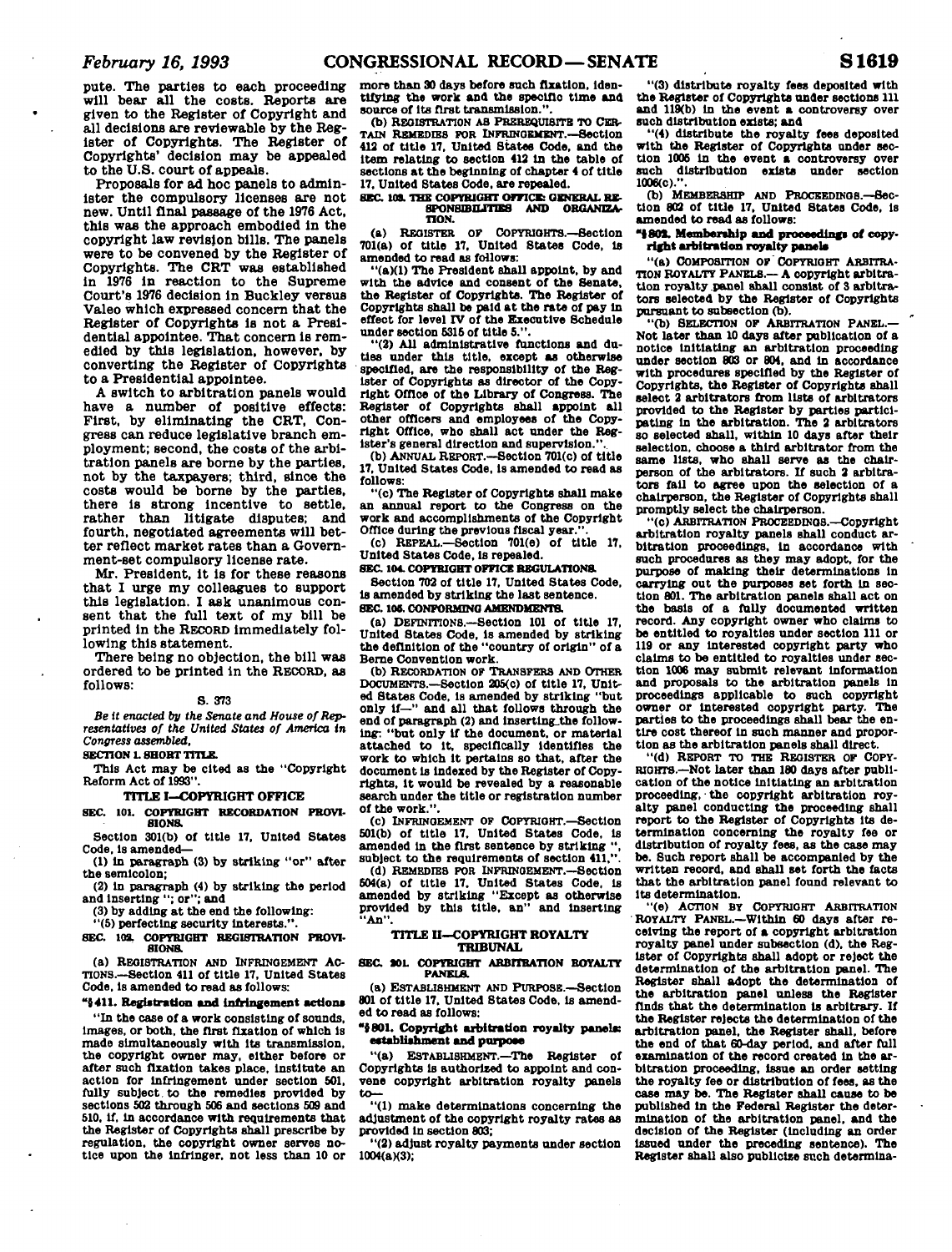**tlon and decision In such other manner as the Register considers appropriate. The Register shall also make the report of the arbitration panel and the accompanying record available for public Inspection and copying.** 

**"(f) JUDICIAL REVIEW.—Any decision of the Register of Copyrights under subsection (e) with respect to a determination of an arbitration panel may be appealed, by any aggrieved party who would be bound by the determination, to the United States Court of Appeals for the District of Columbia Circuit, within 30 days after the publication of the decision In the Federal Register. The pendency of an appeal under this paragraph shall not relieve persons obligated to make royalty payments under sections 111, 118, or 1003 who would be affected by the determination on appeal to deposit the statement of account and royalty fees specified in those sections. The court shall have Jurisdiction to modify or vacate a decision of the Register only If it finds, on the basis of the record before the Register, that the Register acted to an arbitrary manner. If the court modifies the decision of the Register, the court shall have Jurisdiction to enter its own determination with respect to the amount or distribution of royalty fees and costs, to order the repayment of any excess fees, and to order the payment of any underpaid fees, and the Interest pertaining respectively thereto, in accordance with Its final Judgment. The court may further vacate the decision of the arbitration panel and remand the case for arbitration proceedings in accordance with subsection (c).".** 

**(o) ADJUSTMENT OF COMPULSORY LICENSE RATES.—Section 803 of title 17, united States Code, is amended to read as follows;** 

**"1803. Adjustment of' compulsory Hcenae rates** 

"(a) PETITIONS.-In accordance with sub**section (b), any owner or user of a copyrighted work whose royalty rates are specified by this title, or by a rate established by the Copyright Royalty Tribunal before the date of the enactment of the Copyright Reform Act of 1993, or by a copyright arbitration royalty panel after such date of enactment, may file a petition with the Register of Copyrights declaring that the petitioner requests an adjustment of the rate. The Register of Copyrights shall make a .determination as to whether the petitioner has a significant Interest In the royalty rate In which an adjustment is requested. If the Register determines that the petitioner has a significant Interest, the Register shall cause notice of this determination, with the reasons therefor, to be published In the Federal Register, together with the notice of commencement of proceedings under this chapter. Except as provided in subsection (b)(1), the rates set by a copyright arbitration royalty panel shall attempt to reflect what the fair market value of the use would be In the absence of a compulsory license.** 

**"(b) TYPES or PROCEEDINGS.—** 

**"(1) CABLE.—In making determinations concerning the adjustment of the copyright royalty rates in section ill, copyright arbitration royalty panels shall make their determinations only in accordance with the following provisions: .** 

**"(A) The rates established by section 111(d)(1)(B) may be adjusted to reflect national monetary Inflation or deflation, or changes In the average rates charged cable subscribers for the basic service of providing secondary transmissions to maintain the real constant dollar level of the royalty fee per subscriber which existed on the date of the enactment of the Copyright Reform Act of 1993, except that-**

**'ll) if the average rates charged cable system subscribers for the baste service of pro-** **viding secondary transmissions are changed so that the average rates exceed national monetary Inflation, no change In the rates**  established by section 111(d)(1)(B) shall be **permitted; and** 

**"(11) no Increase In the royalty fee shall be permitted based on any reduction In the average number of distant signal equivalents per subscriber.** 

**Copyright arbitration royalty panels may consider all factors, relating to the maintenance of such level of payments including, as an extenuating factor, whether the cable In-dustry has been restrained by subscriber rate . regulating authorities from Increasing the rates for the baslo service of providing secondary transmissions.** 

**"(B) In the event that the rules and regulations of the Federal Communications Commission are amended at any time after April 15, 1976, to permit the carriage by cable systems of additional television broadcast signals beyond the local service area of the primary transmitters of such signals, the royalty rates established by section Ul(dXlXB) may be adjusted to ensure that the rates for the additional distant signal equivalents resulting from such carriage are reasonable in the light of the changes effected by the amendment to such rules and regulations. In determining the reasonableness of rates proposed following an amendment of Federal Communications Commission rules and regulations, a copyright arbitration royalty panel shall consider, among other factors, the economic Impact on copyright owners and users, except that no adjustment in royalty rates shall be made under this subparagraph with respect to any distant signal equivalent or fraction thereof represented b y -**

**"(1) carriage of any signal permitted under the rules and regulations of the Federal Communications Commission In effect on April 15, 1976, or the carriage of a signal of the same type (that Is, independent, net-work, or noncommercial educational) substituted for such permitted signal, or** 

**"(11) a television broadcast signal first carried after April 15,1976, pursuant to an Individual waiver of the rules and regulations of the Federal Communications Commission, as such rules and regulations were in effect on April 15,1976.** 

**"(C) In the event of any change In the rules and regulations of the Federal Communications Commission with respect to syndicated and sports program exclusivity after April 15, 1976, the rates established by section 111(d)(1)(B) may be adjusted to assure that such rates are reasonable In light of the changes to such rules and regulations, but any such adjustment shall apply only to the affected television broadcast signals carried on those systems affected by the change.** 

**"(D) The gross receipts limitations estab**lished by section  $111(d)(1)(C)$  and  $(D)$  shall be **adjusted to reflect national monetary Inflation or deflation or ohanges in the average rates charged cable system subscribers for the basic service of providing secondary transmissions to maintain the real constant dollar value of the exemption provided by such section; and the royalty rate specified In such section shall not be subject to adjustment.** 

**"(E) With respect to proceedings under subparagraph (A) or (D), petitions under subsection (a) may be filed during 1996 and In each subsequent fifth calendar year.** 

**"(F) With respect to proceedings under subparagraph (B) or (C), petitions under sub-section (a) may be filed within 12 months after an event described In either such subsection. Any change in royalty rates made pursuant to subparagraph (B) or (C) may be reconsidered in 1995 and each fifth calendar** 

**year thereafter, in accordance with subpara-**

graph (B) or (C), as the case may be. <br>
"(2) PHONORECORDS.—With respect to pro**ceedings to adjust the copyright royalty rates in section 115, petitions under sub-section (a) may be filed in 1997 and in each subsequent tenth calendar year.** 

**"(3) COIN-OPERATED PHONORECOBD PLAY-ERS.—If a negotiated license authorized by section 116 Is terminated or expires and Is not replaced by another license agreement under such section, the Register of Copyrights shall, upon petition filed under sub-section (a) within 1 year after such termination or expiration, convene a copyright arbitration royalty panel. The arbitration panel shall promptly establish an interim royalty rate or rates for the public performance by means of a coin-operated phonorecord player of non-dramatic musical works embodied In phonorecords which had been subject to the terminated or expired negotiated license agreement. Such rate or rate shall be the same as the last such rate or rates and shall remain in force until the conclusion of proceedings by the arbitration**  panel, in accordance with section 802, to ad**just the royalty rates applicable to such works, or until superseded by a new negotiated license agreement, as provided In section 116(c).** 

**"(4) NONCOMMERCIAL BROADCASTINO.—A copyright arbitration royalty panel may commence proceedings to adjust the copyright royalty rates In section US as provided In that section.** 

**"(5) DIOFTAL AUDIO RECORDING.—The Register of Copyrights shall make adjustments to royalty payments under section 1004(a)(3) as provided in that section.".** 

(d) DISTRIBUTION OF COPYRIGHT ROYAL-**TIES.—Section 804 of title 17, United States Code, Is amended to read as follows:** 

**"t 804. Distribution of copyright royalties** 

**"The distribution of royalties under this title shall be as provided in section 111(d)(4), 119(b)(4). and 1007.".** 

**(e) REPEAL.—Sections 806 through 810 of title 17, United States Code, are repealed.** 

**(O CLERICAL AMENDMENT.—The table of sections at the beginning of chapter 8 of title 17. United States Code, is amended to read as follows:** 

**"Sec. 801. Copyright arbitration royalty panels: establishment and purpose.** 

**"Sec. 802. Membership and proceedings of copyright arbitration royalty panels.** 

**"Sec. 803. Adjustment of compulsory license rates.** 

**"Sec. 804. Distribution of copyright royalties.".** 

**SEC. SOS. JUKEBOX LICENSES.** 

**(a) REPEAL OP COMPULSORY LICENSE.—Section 116 of title 17, United States Code, and the Item relating to section 116 in the table of sections at the beginning of chapter 1 of such title, are repealed.** 

**(b) NEGOTIATED LICENSES.—(1) Section 116A of title 17, United States Code, Is amended—** 

**(A) by redesignating such section as section 116; (B) by striking subsection (b) and redesig-**

**nating subsections (c) and (d) as subsections (b) and (c), respectively;** 

**(C) In subsection (b)(2) (as so redesignated) by striking "Copyright Royalty Tribunal" and inserting "Register of Copyrights";** 

**(D) in subsection (c) (as so redesignated)— (I) in the subsection caption by striking "ROYALTY TRIBUNAL" and inserting "ARBI-TRATION ROYALTY PANEL"; and** 

**(II) by striking "the Copyright Royalty Tribunal" and Inserting "a copyright arbi-**

**tration royalty panel"; and** 

**(E) by striking subsections (e), (f), and (g).**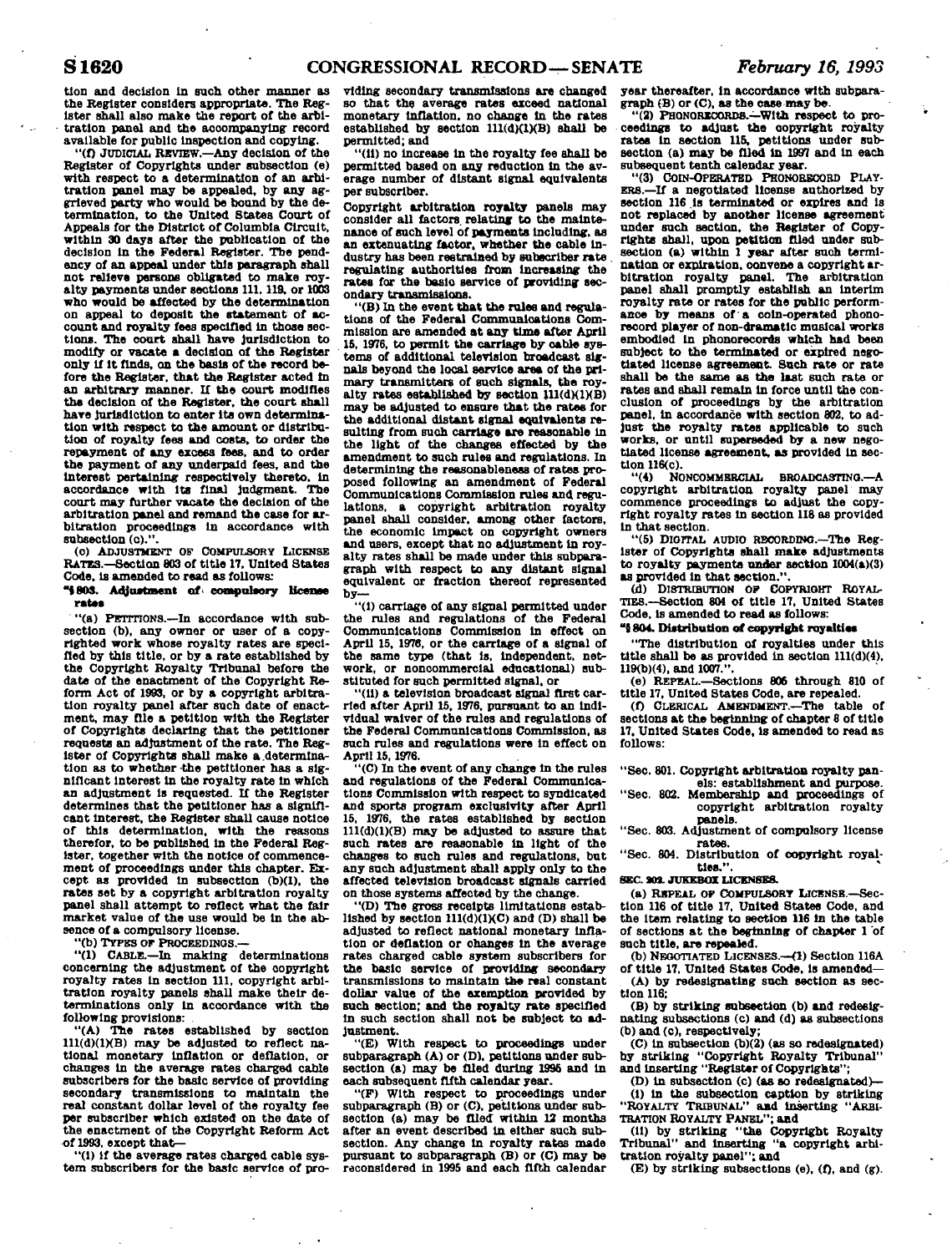**(2) The table of sections at the beginning of chapter 1 of title 17, United States Code, Is amended by striking "USA" and Inserting "116".** 

**SEC 103. PUBLIC BROADCASTING COMPULSORY LICENSE.** 

**Section 118 of title 17, United States Code, Is amended—** 

**(1) In subsection (b>—** 

**(A) by striking the first 2 sentences; (B) in the third sentence by striking "works specified by this subsection" and In**serting "published nondramatic musical **works and published pictorial, graphic, and sculptural works";** 

**(C) In paragraph (1)—** 

**(I) in the first sentence by striking ", within one hundred and twenty days after publication of the notice specified in this subsection,"; and** 

**(II) by striking "Copyright Royalty Tribunal" each place It appears and inserting "Register of Copyrights";** 

**(D) in paragraph (2) by striking "Tribunal" and Inserting "Register of Copyrights";** 

**(E) In paragraph (3>—** 

(1) by striking the first sentence and in**serting the following: "In the absence of license agreements negotiated under paragraph (2), the Register of Copyrights shall, pursuant to section 803. convene a copyright arbitration royalty panel to determine and publish in the Federal Register a schedule of rates and terms which, subject to paragraph (2), shall be binding on all owners of copyright In works specified by this subsection and public broadcasting entitles, regardless of whether such copyright owners have submitted proposals to the Register of Copyrights.";** 

 $\overline{1}$ 

j

**(II) In the second sentence— (1) by striking "Copyright Royalty Tribu-nal" and Inserting "copyright arbitration royalty panel"; and** 

**(II) by striking "clause (2) of this sub**section" and inserting "paragraph (2)"; and **(ill)** in the last sentence by striking "Copy-

**right Royalty Tribunal" and Inserting 'Register of Copyrights"; and** 

**(F) by striking paragraph (4);** 

**(2) by striking subsection (c); and** 

**(3) In subsection (d)—** 

**(A) by redesignating such subsection as** 

**subsection (c); (B) by striking "to the transitional provi-**

sions of subsection (b)(4), and"; and<br>
(C) by striking "Copyright Royalty Tribu-<br> **nal"** and inserting "copyright arbitration **royalty panel".** 

**SEC. S04. SECONDARY TRANSMISSIONS BY 8UPERSTATION8 AND NETWORK STATIONS rOR PRIVATE VIEWING.** 

**Section 119 of title 17, United States Code. Is amended—** 

**(1) In subsection (b)—** 

**(A) In paragraph (1) by striking ", after consultation with the Copyright Royalty Tribunal," each place It appears;** 

**(B) in paragraph (2) by striking "Copyright Royalty Tribunal" and Inserting "Register of Copyrights";** 

**(C) in paragraph (3) by striking "Copyright Royalty Tribunal" and inserting "Register of Copyrights"; and** 

**(D) in paragraph (4)—** 

**(1) by striking "Copyright Royalty Tribunal" each place it appears and Inserting "Register of Copyrights";** 

**(11) by striking "Tribunal" each place it appears and Inserting "Register"; and** 

**(ill) in subparagraph (C) by striking "conduct a proceeding" In the last sentence and inserting "convene a copyright arbitration royalty panel"; and** 

**(2) by striking subsection (c) and Inserting the following:** 

"(c) DETERMINATION OF ROYALTIES.-The **royalty fee payable under subeectlon**  **(bXIXB) shall be that established by the Copyright Royalty Tribunal on May 1, 1992, as corrected on May 18,1982.".** 

## **SEC SO\*. CONFORMING AMENDMENTS.**

**(a) CABLE COMPULSORY LICENSE.—Section 111(d) of title 17, United States Code, is amended as follows:** 

**(1) Paragraph (1) is amended by striking ", after consultation with the Copyright Royalty Tribunal (If and when the Tribunal has been constituted),".** 

**(2) Paragraph (1)(A) is amended by striking**  after consultation with the Copyright **Royalty Tribunal (If and when the Tribunal has been constituted),".** 

**(3) Paragraph (2) is amended by striking the second and third sentences and by inserting the following: "All funds held by the Secretary of the Treasury shall be Invested In Interest-bearing United States securities for later distribution by the Register in the event no controversy over distribution exists, or by a copyright arbitration royalty panel in the event a controversy over such distribution exists. The Register shall compile and publish on a semiannual basis, a compilation of all statements of account covering the relevant 6-month period provided by paragraph (1) of this subsection.".** 

**(4) Paragraph (4HA) is amended—** 

**(A) by striking "Copyright Royalty Tribunal" and inserting "Register of Copyrights"; and** 

**(B) by striking "Tribunal" and inserting "Register".** 

**(5) Paragraph (4)(B) is amended to read as follows:** 

**"(B) After the first day of August of each year, the Register of Copyrights shall determine whether there exists a controversy concerning the distribution of royalty fees. If the Register determines that no such controversy exists, the Register shall, after deducting the Copyright Office's reasonable administrative costs under this section, distribute such fees to the oopyright owners entitled, or to their designated agents. If the Register finds the existence of a controversy, the Register shall, pursuant to chapter 8 of this title, convene a copyright arbitration royalty panel to determine the distribution**  of royalty fees.'

(6) Paragraph (4)(C) is amended by striking **"Copyright Royalty Tribunal" and Inserting "Register of Copyrights".** 

(b) AUDIO HOME RECORDING ACT.

**(1) ROYALTY PAYMENTS.—Section 1004(a)(3)** 

**of title 17, United States Code, is amended— (A) by striking "Copyright Royalty Tribu-**

and inserting "Register of Copyrights"; **and** 

**(B) by striking "Tribunal" and inserting "Register".** 

**(2) DEPOSIT OF ROYALTY PAYMENTS.—Section 1006 of title 17. United States Code, Is amended by striking the last sentence.** 

**(3) ENTITLEMENT TO ROYALTY PAYMENTS.— Section 1006(c) of title 17, United States Code, is amended by striking "Copyright Royalty Tribunal" and Inserting "Register of Copyrights shall convene a copyright arbitration royalty panel which".** 

**(4) PROCEDURES FOR DISTRDJUTDJO ROYALTY PAYMENTS.—Section 1007 of title 17, United States Code, is amended—** 

**(A) In subsection (a)(1) by striking "Copyright Royalty Tribunal" and Inserting "Register of Copyrights";** 

**(B) in subsection (o)—** 

**(I) by striking "Copyright Royalty Tribunal" and inserting "Register of Copyrights"; and** 

**(II) by striking "Tribunal" each place it appears and inserting "Register"; and** 

**(C) In subeectlon (c>—** 

**(1) by striking the first sentence and In-serting "If the Register finds the existence of** 

**a controversy, the Register shall, pursuant to chapter 8 of this title, convene a copyright arbitration royalty panel to determine the distribution of royalty payments."; and** 

**(11) by striking "Tribunal" each place It appears and Inserting "Register".** 

**(5) ARBITRATION OP CERTAIN DISPUTES.— Seotion 1010 of title 17. United States Code, Is amended—** 

**(A) In subsection (b>—** 

**(I) by striking "Copyright Royalty Tribunal" and Inserting "Register of Copyrights"; and** 

**(II) by striking "Tribunal" each place it**  appears and inserting "Register"

**(B) In subsection (e) by striking "Copyright Royalty Tribunal" each place it appears and inserting "Register of Copyrights";** 

**(C) In subsection (f>— (1) by striking "Copyright Royalty Tribunal" each place it appears and inserting "Register of Copyrights";** 

**(ill) by striking "Tribunal" each place it appears and inserting "Register"; and** 

**(ill) in the third sentence by striking "Its" and Inserting "the Register's"; and** 

**(D) in subsection (g)—** 

**(I) by striking "Copyright Royalty Tribu-**

**nal" and inserting "Register of Copyrights"; and (II) by striking "Tribunal" each place it** 

**appears and inserting "Register".** 

# **TITLE m—GENERAL PROVISIONS**

**SEC Ml. EFFECTIVE DATE.** 

**(a) TITLE I.—** 

**(1) IN OENERAL.—Except as provided In paragraph (2), the amendments made by title I take effect on the date of the enactment of this Act.** 

**(2) SECTION IOS.—The amendments made by section 103 take effect on January 1,1994.** 

(b) TITLE II.-The amendments made by title II take effect on January 1, 1994.

**(C) EFFECTIVENESS OF EXISTINO RATES AND DISTRIBUTIONS.—All royalty rates and all de-terminations with respect to the proportionate division of compulsory license fees**  by the Copyright Royalty Tribunal, or by voluntary agreement, before the effective date set forth in subsection (b) shall remain in effect until modified by voluntary agreement or pursuant to the amendments made by this Act. by this Act.

**by the Mr. HAT** pleased to join my colleague from Arizona. Senator DECONCINI, chairman of the Subcommittee on Patents, Copyrights and Trademarks, in jointly introducing in the Senate the Copyright Reform Act of 1993.

**Earlier** today, **Earlier today. Representative**  Subcommittee on Intellectual Property and the Administration of Justice. introduced similar legislation in the House of Representatives. These bills respond to a number of concerns that have become apparent in recent years relating to the functioning of the Copy**relating to the functioning of the Copyright Royalty Tribunal and the need for updating and streamlining the Copyright Act.** 

**The copyright industry In America Is one of our true success stories, both at home and abroad. When one considers the vast Bcope of the Intellectual property products that are secured by copyright—including motion pictures,**  music, books, computer **works of fine art, and sound recordings—and the place of those Industries In our economy, the importance of to-**